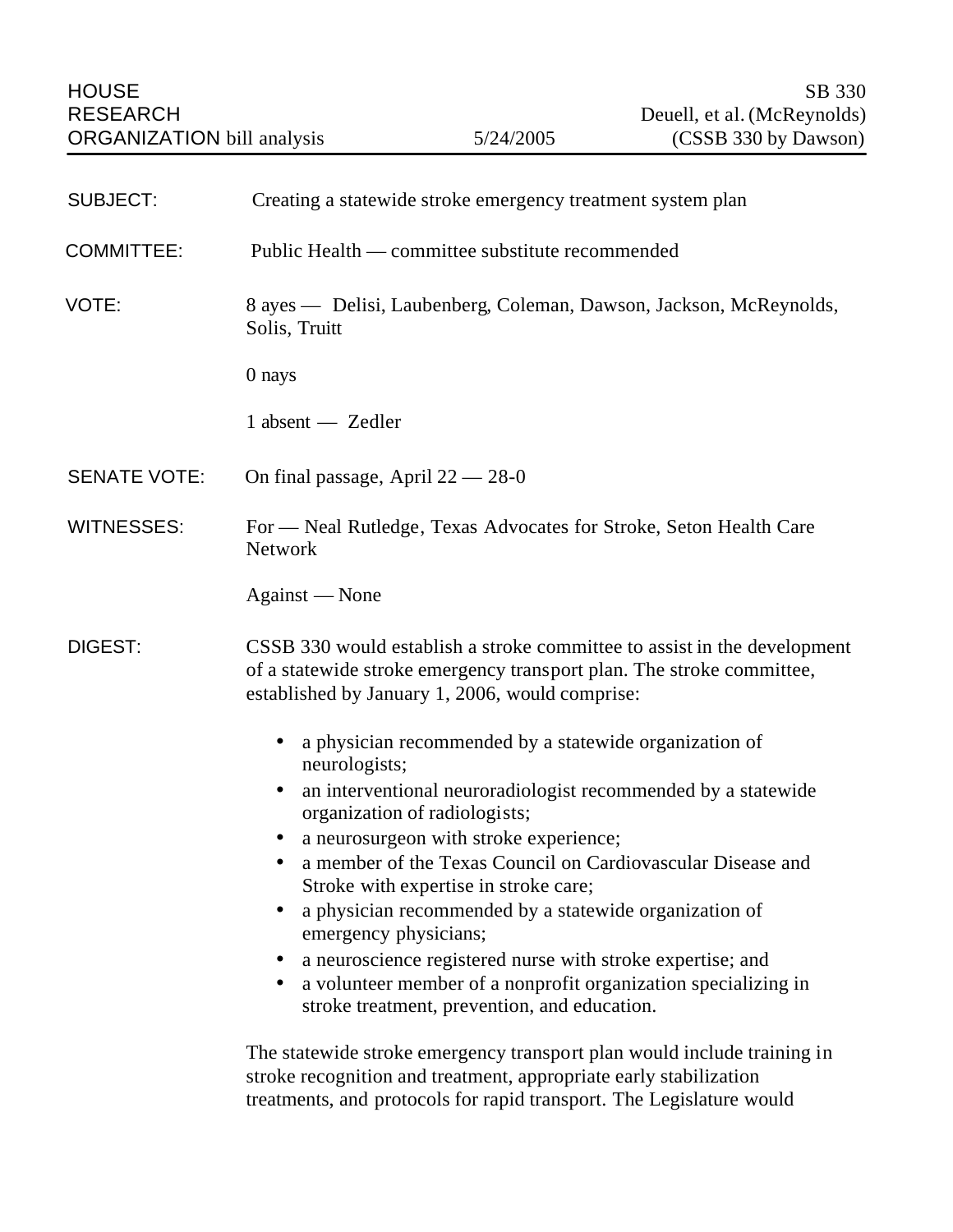## SB 330 House Research Organization page 2

|                           | receive a report on the statewide stroke emergency transport plan by<br>January 1, 2007.                                                                                                                                                                                                                                                                                                                                                                                                                                                                                                                                                                                                                                                    |
|---------------------------|---------------------------------------------------------------------------------------------------------------------------------------------------------------------------------------------------------------------------------------------------------------------------------------------------------------------------------------------------------------------------------------------------------------------------------------------------------------------------------------------------------------------------------------------------------------------------------------------------------------------------------------------------------------------------------------------------------------------------------------------|
|                           | This bill would take effect on September 1, 2005.                                                                                                                                                                                                                                                                                                                                                                                                                                                                                                                                                                                                                                                                                           |
| <b>SUPPORTERS</b><br>SAY: | The median time from stroke onset to arrival in an emergency room is<br>between three hours and six hours, according to a study of at least 48<br>unique reports of pre-hospital delay time for patients with stroke or stroke-<br>like symptoms. Today, only about 5 percent of stroke patients arrive at the<br>hospital in time to be treated with a clot-busting drug that can help reduce<br>brain damage and long-term disability. This lack of recognition and failure<br>to take action can lead to severe brain injury and disability, or even death.                                                                                                                                                                              |
|                           | By developing a statewide stroke treatment system, CSSB 330 would help<br>save the lives of thousands of Texans while restoring the quality of life for<br>countless others. The bill would help treat stroke victims in a timely<br>manner and improve overall treatment of stroke victims.                                                                                                                                                                                                                                                                                                                                                                                                                                                |
|                           | In Texas, nearly 10,000 men and women die from the 70,000 strokes that<br>occur in the state annually, and it is the number three cause of<br>death behind heart disease and cancer. Additionally, stroke is the leading<br>cause of severe, long-term adult disability in the United States and Texas.<br>Some population groups, including African Americans, Hispanic<br>Americans, individuals with diabetes, and the obese have a higher than<br>average risk. Americans will pay about \$57 billion in 2005 for direct and<br>indirect stroke-related medical costs and disability, with Texas annually<br>experiencing more than \$1.5 billion in medical expenses.                                                                  |
| <b>OPPONENTS</b><br>SAY:  | CSSB 330 should recognize the critical nature of stroke prevention and<br>treatment by maintaining the provisions in the Senate version that would<br>require creating a designation for primary stroke centers where necessary<br>resources, personnel, and equipment would be available 24 hours a day.<br>Establishing primary stroke centers within hospitals could dramatically<br>increase the rapid and effective treatment of stroke patients, reduce death,<br>and increase quality of life for stroke survivors. Stroke facilities should be<br>designated in accordance with national accreditation standards. To date,<br>there are no designated stroke centers in Texas, but interest is high among<br>health care providers. |
|                           | Additionally, CSSB 330 should retain the Senate provisions for the                                                                                                                                                                                                                                                                                                                                                                                                                                                                                                                                                                                                                                                                          |

Additionally, CSSB 330 should retain the Senate provisions for the creation of a grant programs to help provide incentives to hospitals to